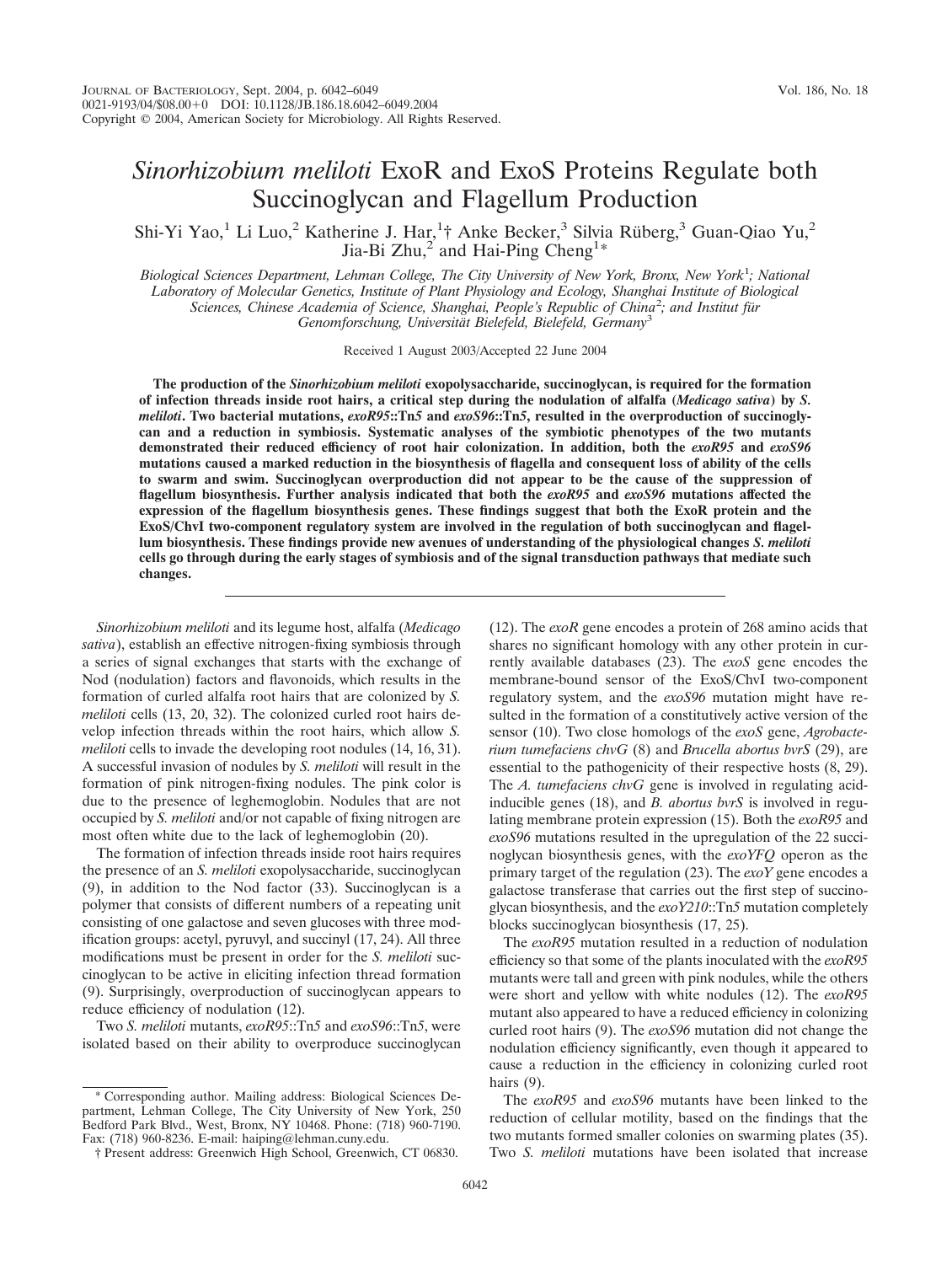TABLE 1. *S. meliloti* strains used in this study

| Strain<br>Relevant characteristic(s) |                               | Source or<br>reference |  |
|--------------------------------------|-------------------------------|------------------------|--|
| Rm1021                               | Wild type                     | 17                     |  |
| Rm7210                               | exoY210::Tn5                  | 17                     |  |
| Rm7095                               | exoR95::Tn5                   | 12                     |  |
| Rm7096                               | exoS96::Tn5                   | 12                     |  |
| Rm8395                               | exoR395::Tn5-233              | G. C. Walker           |  |
| Rm8396                               | $exoS396::Tn5-233$            | G. C. Walker           |  |
| RmHCl                                | exoY210::Tn5 exoR395::Tn5-233 | This work              |  |
| RmHCl                                | exoY210::Tn5 exoR395::Tn5-233 | This work              |  |

motility and the sizes of colonies on swarming plates and reduce succinoglycan production (35). These findings raised the possibility that the regulation of succinoglycan production and cellular motility could be coupled. The coupling of the regulation of bacterial exopolysaccharide production and the regulation of cell motility has been found in *Ralstonia solanacearum* (5), *Vibrio cholerae* (1, 34), and *Salmonella enterica* (7), which presumably increases the ability of the cells to interact with their prospective host cells.

*S. meliloti* cellular motility is supported by two to eight peritrichous semirigid flagella which allow the bacterium to move effectively in viscous liquid (6). These flagella rotate in one direction at different speeds, which allows the bacterial cells to alter direction (27). The *S. meliloti* cellular motility requires the function of the chemotaxis, flagellum, and motility genes, which are tightly regulated in a hierarchical order from class I to class III (30). Class I genes comprise the *visN* and *visR* genes (30). Class II genes, which comprise flagellar assembly and motor genes, are controlled by the class I genes (30). Class III genes include flagellin and chemotaxis genes (30). Any loss or change of gene function in the hierarchy could result in the loss of cellular motility, which would reduce nodulation efficiency  $(2-4, 6)$ .

To further understand the roles of the ExoR protein and the ExoS/ChvI two-component signal transduction system in the *S. meliloti*-alfalfa symbiosis, systematic analysis of the symbiotic properties and cell motility of both mutants was conducted. Global gene expression profiles were analyzed by using oligonucleotide microarrays and confirmed by reverse transcription-PCR (RT-PCR). These results link the regulation of succinoglycan biosynthesis to the expression of the flagellum biosynthesis genes.

### **MATERIALS AND METHODS**

**Strains and bacterial media.** The *S. meliloti* strains used in this study are shown in Table 1. S. *meliloti* Rm1021 (Str<sup>r</sup>) was used as the wild-type strain (17), and MT616(pRK600) (Cm<sup>r</sup> ) was used as a helper for conjugation (17). The *S. meliloti* phage used for general transduction was  $\phi$ M12 (19). The *S. meliloti* succinoglycan-deficient *exoY210*::Tn5 (Neo<sup>r</sup>) mutant was used as a control (17). Two *S. meliloti* succinoglycan overproduction mutants, *exoR95*::Tn*5* (Neor ) and *exoS96*::Tn*5* (Neor ), were used to study the function of the *exoR* and *exoS* genes. To facilitate the construction of double mutants, the transposon Tn*5* in the *exoR95*::Tn*5* and *exoS96*::Tn*5* mutants was replaced with the transposon Tn*5*-*233* to generate *exoR395*::Tn*5*-*233* (Gm<sup>r</sup> ) and *exoS396*::Tn*5*-*233* (Gm<sup>r</sup> ) mutants, so that the *exoR395*::Tn*5*-*233* and *exoS396*::Tn*5*-*233* mutants were the same as the *exoR95*::Tn*5* and *exoS96*::Tn*5* mutants with the exception of the antibiotic markers (12). The *exoR95* and *exoR395* mutants have been used interchangeably in some of the experiments described in this paper. The same is true for the *exoS96* and *exoS396* mutants.

Luria-Bertani (LB) medium was used for the growth of *Escherichia coli* strains,

and LB supplemented with  $2.5 \text{ mM } M$ gSO<sub>4</sub> and  $2.5 \text{ mM } C$ aCl<sub>2</sub> (LB/MC) was used for all *S. meliloti* strains (17). TY medium was used for growth of *S. meliloti* strains for microarray analysis. Agar (1.5%) was added to make solid medium. Antibiotics were used at the indicated concentrations: chloramphenicol (Cm), 10 μg/ml; gentamicin (Gm), 15 μg/ml; kanamycin, 25 μg/ml; neomycin (Neo), 200  $\mu$ g/ml; streptomycin (Str), 500  $\mu$ g/ml.

**Nodulation efficiency.** To characterize the functions of ExoR and ExoS/ChvI proteins, *exoR95* and *exoS96* mutants and other strains were analyzed for their ability to establish nitrogen-fixing symbiosis with alfalfa by determining their nodulation efficiency, which was measured by the color and the number of nodules on roots of alfalfa plants inoculated with these strains. The symbiotic ability of the bacterial strains can also be measured by their ability to colonize curled alfalfa root hairs (root hair colonization efficiency), to invade alfalfa roots through root hairs (root hair invasion efficiency), and to invade root nodules (nodule invasion efficiency).

Nodulation efficiency assays were carried out as previously described (17). Alfalfa (*M. sativa* cv. *Iroquois*) seeds were surface sterilized and germinated in the dark. The bacterial cells (0.1 ml) were plated on the surface of solid plant growth medium, Jensen's agar (22), inside a square petri dish. For each bacterial strain, 0.1 ml of cell suspension was placed on top of solid plant growth medium, Jensen's agar. Ten 2-day-old alfalfa seedlings were spread out evenly across the plate. A stack of 10 plates was wrapped with aluminum foil and placed in a plant growth chamber on one side of the petri dishes so that the shoots of the seedlings were pointing up. To determine the effect of the size of the inoculum on nodulation efficiency, plants were inoculated with decreasing amounts of inoculum. One milliliter of cell suspensions at three different cell concentrations,  $10^7$ ,  $10^5$ , and  $10<sup>3</sup>$  cells/ml, was used to inoculate a set of 10 plants in one square petri dish. Ten plants were used for each strain at each cell concentration to minimize the influence of the individual alfalfa plant on the results. The alfalfa plants were checked for plant height, the numbers of nodules, and the percentage of nodules that were pink each week. The growth of the plants was documented using a Kodak digital camera.

The nodule invasion efficiency was measured as the percentage of the nodules that were pink. The formation of pink nodules is the result of bacterial colonization of the plant cells inside the nodule, which elicits the production of leghemoglobin (11).

Root hair invasion efficiency assays were carried out as previously described (9). Briefly, alfalfa seedlings growing on microscope slides covered with a layer of solid plant growth medium were inoculated with bacterial cell suspension and covered with a single layer of dialysis membrane. These slide assemblies were placed inside a 50-ml culture tube with beveled bottom. Culture tubes were filled with liquid Jensen's medium to cover the lower part of the slide to support growth. Plants were examined daily using an Olympus AX70TRF fluorescence microscope to score the numbers of colonized curled root hairs, root hairs with initiated infection threads, and extended infection threads. The combined number of all three events represents the total number of events of colonization of curled root hairs, because initiated infection threads and extended infection threads are the result of colonization of curled root hairs. The percentage of colonization of curled root hairs that further developed into extended root hairs represents the root hair invasion efficiency.

**Cell motility and flagellum staining.** Cell motility was examined using swarming plates and phase-contrast microscopy as described previously (35). Briefly, bacterial strains were inoculated onto LB/MC soft agar medium and incubated for 4 days to determine colony size. Bacterial cells from mid-log phase were mixed with an equal volume of 0.4% high-viscosity carboxymethyl cellulose and observed under a phase-contrast microscope to determine their motility.

Bacterial flagella were stained using a method similar to that used in prior work (21). Slides were rinsed with 95% ethyl alcohol, dried with lintless paper tissue, and passed through a flame. A loopful of bacterial cell suspension was transferred to one end of the clean slide, and the slide was tilted to allow the drop of cell suspension to run to the other end. Cell suspensions were air dried. The slide was flooded with the flagellum mordant for 10 min, rinsed gently with distilled water, and flooded with Ziehl's carbol fuchsin for 5 min. The slide was rinsed off gently and air dried. Bacterial flagella were examined and photographed under a phase-contrast microscope.

**Whole-genome analysis of gene expression. (i) Printing and layout of Sm6kOligo microarrays.** Each array contained 6.223 70-mer oligonucleotides and three PCR fragments printed in three replicates, except for a set of 12 control genes (*sma1118*, *smb21183*, *smb21295*, *smc00323*, *smc00335*, *smc00363*, *smc00646*, *smc01106*, *smc02857*, *smc03859*, *smc03979*, and *smc04040*), which were printed in 51 replicates. The 70-mer oligonucleotide set was designed and synthesized by QIAGEN (Hildesheim, Germany) based on the three NCBI refseqs: NC\_003047 (chromosome), with the database file NC\_003047.ffn;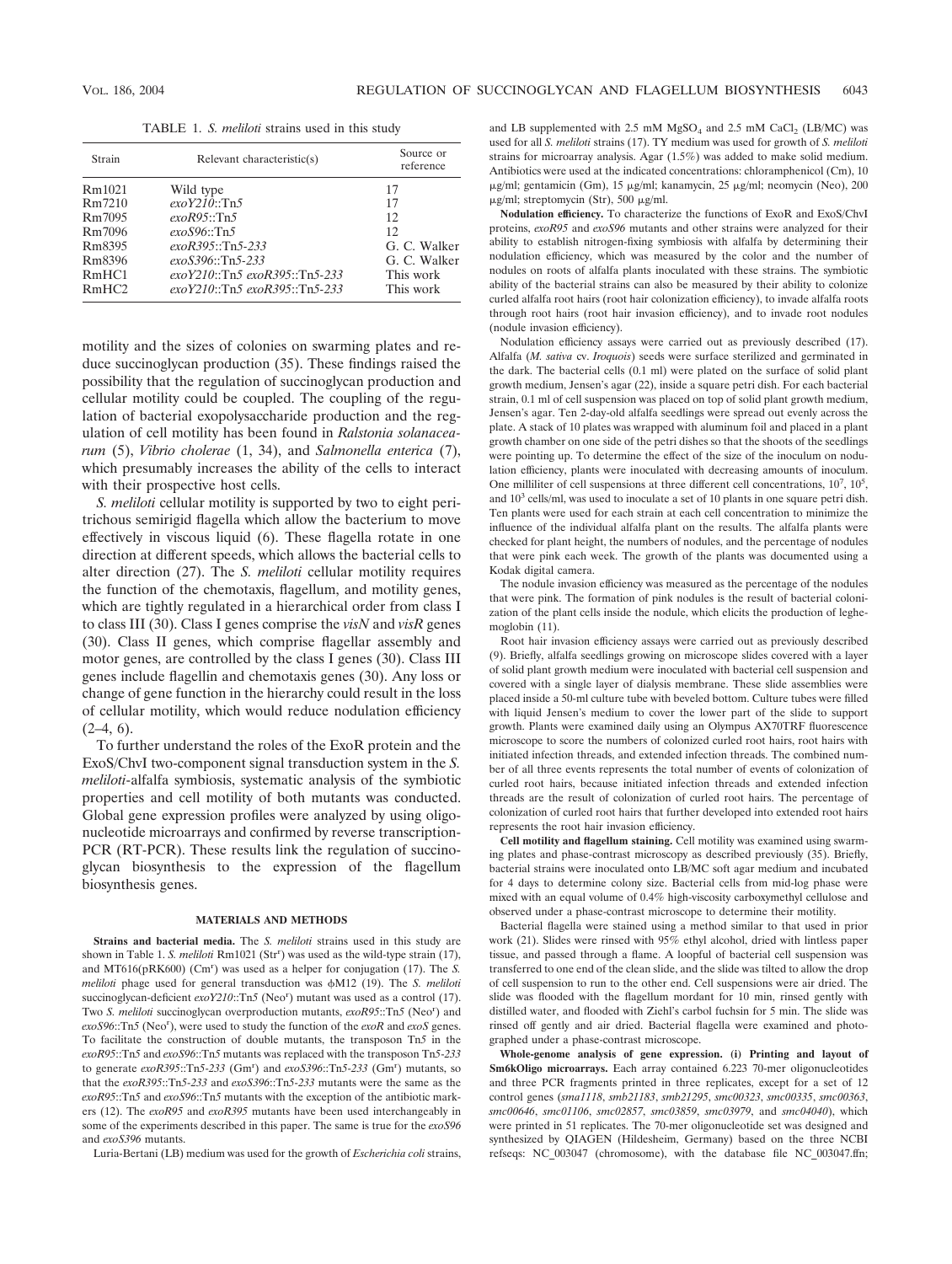NC\_003037 (pSymA), with the database file NC\_003037.ffn; and NC\_003078 (pSymB), with the database file NC\_003078.ffn (updated in March 2002; ftp://ftp .ncbi.nih.gov/genomes/Bacteria/Sinorhizobium\_meliloti/). As further controls, three alien DNA PCR fragments (spot report alien PCR product 1, Stratagene 252551; spot report alien PCR product 2, Stratagene 252552; spot report alien PCR product 3, Stratagene 252553 [Stratagene, La Jolla, Calif.]), four 70-mer oligonucleotides directed against transgenes (*gusA*, *lacZ*, *nptII*, and *aacC1*), and two 70-mer stringency control oligonucleotides directed against *smc02725* and *smc03990* (80% identity) were spotted in three replicates. As negative controls, 12 alien 70-mer oligonucleotides were spotted in 48 replicates.

PCR fragments (200 ng/ $\mu$ I) and oligonucleotides (40  $\mu$ M) in 1.5 M betaine, 3× SSC ( $1 \times$  SSC is 0.15 M sodium chloride plus 0.015 M sodium citrate) (11a) were printed onto Creative Chip 3D slides (Eppendorf, Hamburg, Germany) using the MicroGrid II 610 spotter (BioRobotics, Cambridge, United Kingdom) equipped with 48 SMP3 stealth pins (TeleChem International, Sunnyvale, Calif.). DNA was cross-linked to the surface by incubation of the slides for 1 h at 80°C. Processing of the slides included the following washes: 0.1% Triton X-100 for 5 min at 20°C; 0.05% HCl, two times for 2 min at 20°C; 0.1 M KCl for 10 min at 20°C; H<sub>2</sub>O for 1 min at 20°C; 0.05% HCl–25% ethylene glycol for 15 min at 50°C; and H<sub>2</sub>O for 1 min at 20°C. Slides were dried by centrifugation (3 min,  $185 \times g$ ,  $20^{\circ}$ C).

**(ii) RNA purification and synthesis of labeled cDNA.** RNA was isolated as described previously (31). Cy3- and Cy5-labeled cDNA was prepared according to the method of deRisi et al.  $(12)$  from 10 to 15  $\mu$ g of total RNA (http://www .microarrays.org/protocols.html). For each microarray experiment, five slide hybridizations were performed using the labeled cDNA synthesized from three independent RNA preparations obtained from three independent bacterial cultures.

**Hybridizations, image acquisition, and data analysis.** For each comparison, hybridizations accounting for at least two biological and up to two technical replicates were conducted. Hybridizations, image acquisition, and data analysis were performed as described previously (31). Shortly, mean signal and mean local background intensities were obtained for each spot of the microarray images using the ImaGene 5.0 software for spot detection, image segmentation, and signal quantification (Biodiscovery Inc., Los Angeles, Calif.). The  $log<sub>2</sub>$  value of the ratio of intensities was calculated for each spot by using the formula  $M_i =$  $log_2(R_i/G_i)$ .  $R_i = I_{\text{ch1i}} - Bg_{\text{ch1i}}$ , and  $G_i = I_{\text{ch2i}} - Bg_{\text{ch2i}}$ , where  $I_{\text{ch1i}}$  or  $I_{\text{ch2i}}$  is the intensity of a spot in channel 1 or channel 2 and  $\text{B}_{\text{Sch1i}}$  or  $\text{B}_{\text{Sch2i}}$  is the background intensity of a spot in channel 1 or channel 2, respectively. A normalization method based on local regression that accounts for intensity and spatial dependence in dye biases was applied (37). Normalization and *t*-statistics were carried out using the EMMA 1.1 microarray data analysis software developed at the Bioinformatics Resource Facility (Center of Biotechnology, Bielefeld University; www.genetik.uni-bielefeld.de/EMMA/) (14). Genes were regarded as differentially expressed if *P* was  $\leq 0.05$  and *M* was  $\geq 1.00$  or  $\leq (-1.00)$  (at least a twofold difference).

**Detection of gene expression using RT-PCR.** Total RNA was collected from the cells of *S. meliloti* Rm1021 and *exoR95* and *exoS96* mutants by using an RNA extraction kit (RNAex reagent; Huashun Biotechnology Co., Ltd., Shanghai). Briefly, bacterial cells were collected, mixed with RNAex reagent, and then extracted with chloroform. Total RNA was precipitated with isopropanol, washed with ethanol, dried, resuspended, and stored at  $-70^{\circ}$ C. The detection of gene expression was carried out using an RT-PCR kit (TaKaRa Biotechnology, Dalian, China) following the instructions from the manufacturer. The set of primers for targeted genes (*visR*, *visN*, and *flaA*) and a set of primers for the control gene (*rpsF*) were used in the same RT-PCR. The RT-PCR products were resolved on agarose gel to determine whether a targeted gene was expressed.

## **RESULTS**

**Succinoglycan overproduction reduces nodulation efficiency of the** *exoR95* **mutant but not of the** *exoS96* **mutant.** To systematically and quantitatively determine the nodulation efficiency of *exoR95* and *exoS96* mutants, alfalfa plants growing inside petri dishes were inoculated with one of the two mutants or the wild-type strain Rm1021 as control. To better characterize the difference in nodulation efficiency, plants were inoculated with decreasing amounts of bacterial cells.

At the end of the fifth week, alfalfa plants that were not inoculated with any *S. meliloti* cells had already turned yellow



FIG. 1. Nodulation efficiencies of the wild-type strain and the *exoR95* and *exoS96* mutants. The average numbers of nodules per plant on alfalfa plants inoculated with Rm1021 and the *exoR395* and *exoS396* mutants were plotted based on the size of inoculum. The numbers of nodules were further divided into pink nodules (black bars) and white nodules (white bars).

and had started dying from lack of nitrogen. The alfalfa plants inoculated with all three concentrations,  $10^7$ ,  $10^5$ , and  $10^3$  cells/ ml, of the wild-type strain Rm1021 were tall and green (Fig. 1). The efficiency of the nodule invasion by the wild-type cells decreased 30% when the concentration of cells in the inoculum decreased to  $10<sup>3</sup>$  cells/ml.

The plants inoculated with the *exoR95* mutant were mostly yellow with a few light green leaves. Some of the plants were slightly greener than the others, which corresponded to a higher percentage of nodules that were pink on those plants. The nodule invasion efficiency was dramatically lower for the *exoR95* mutant than for wild-type strain Rm1021, which suggested that the *exoR95* mutant was unable to invade the nodules that it elicited on the alfalfa plants (Fig. 1).

The plants similarly inoculated with the *exoS96* mutant were mostly green and tall, like those inoculated with the wild-type cells. The nodule invasion efficiency of the *exoS96* mutant was not reduced but was higher than that of the wild-type cells (Fig. 1). The average number of pink nodules per plant was about the same for the plants inoculated with the wild-type cells or the *exoS96* mutant, which is consistent with the notion that alfalfa plants can regulate the number of pink nodules based on their needs (11).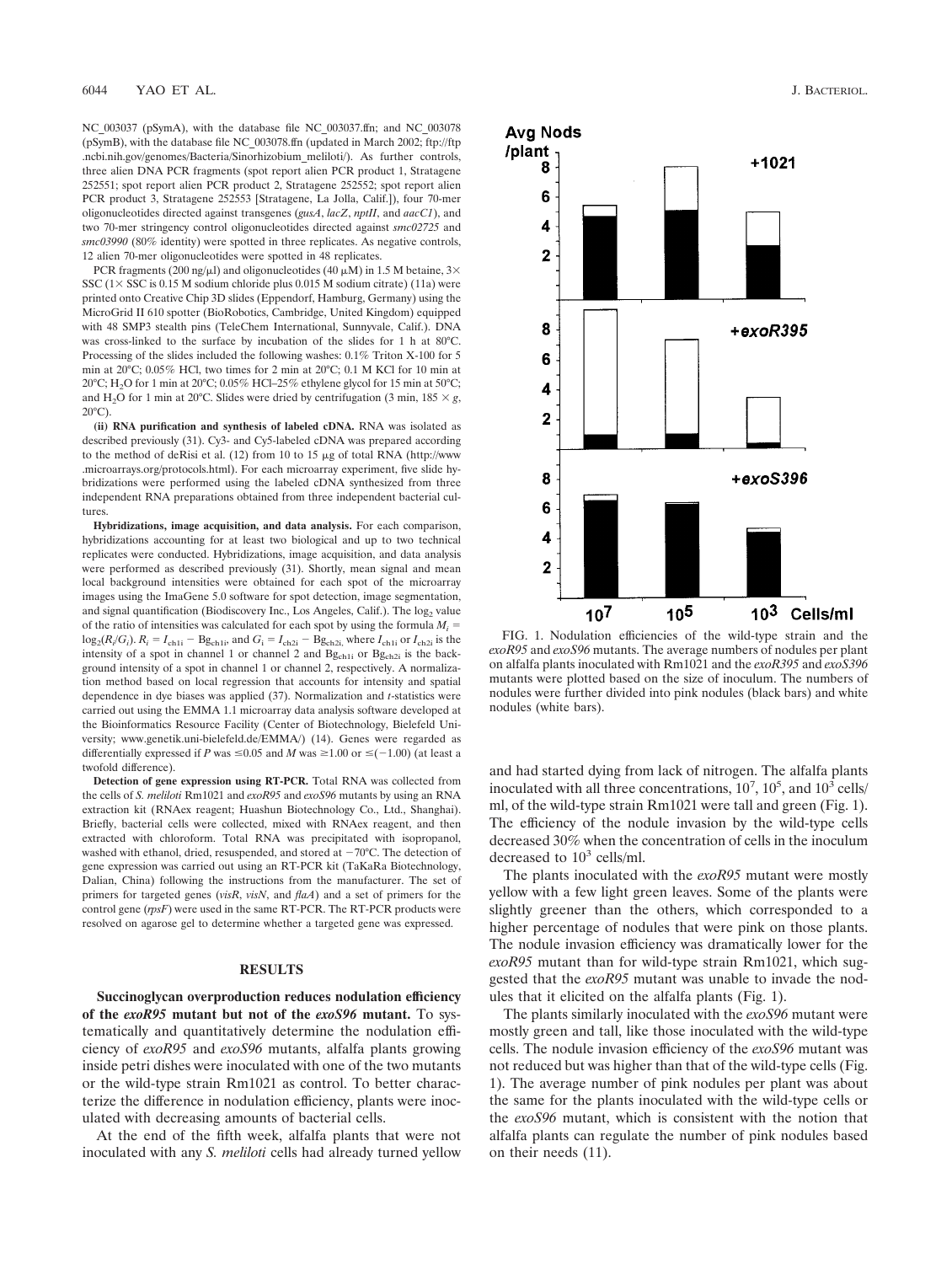These results suggest that even though both the *exoR95* and *exoS96* mutations result in the overproduction of succinoglycan, only the *exoR95* mutation causes a reduction in nodule invasion efficiency and, subsequently, a reduction in nodulation efficiency. The *exoS96* mutation does not significantly alter the nodule invasion efficiency or nodulation efficiency.

**Root hair invasion efficiency of the** *exoR95* **and** *exoS96* **mutants.** Root hair invasion is the key step in nodulation, and it can be quantitatively measured using fluorescently labeled *S. meliloti* cells as described in detail in Materials and Methods. Succinoglycan plays an important role in the initiation of infection thread formation during root hair invasion, and succinoglycan overproduction appears to interfere with root hair invasion (9). A large systematic analysis of the impact of succinoglycan overproduction on root hair invasion was needed to understand the role of the *exoR* and *exoS/ChvI* genes in symbiosis.

Root hair invasion can be divided into three stages: colonization of curled root hairs, initiation of infection thread formation, and extension of infection threads to the base of the root hairs. Root hair invasion can be blocked at the initiation of infection thread formation or the development of infection threads before they reach the base of the root hairs. On 12 alfalfa plants inoculated with wild-type strain Rm1021, the average number of total root hair invasion events per plant was 3.3 (Fig. 2A), and they were all in the form of long extended infection threads inside root hairs. This suggested that every root hair that was colonized by the bacterial cells developed long and extended infection threads. Root hair invasion by the wild-type strain was 100% efficient. On the 12 alfalfa plants inoculated with the *exoY210* mutant, the average number of total root hair invasion events per plant was 0.67. None of them developed into infection threads, and so the root hair invasion efficiency of this mutant was 0% (Fig. 2B).

On the 12 alfalfa plants inoculated with the *exoR95* mutant, the average number of root hair invasion events per plant was 0.08 (Fig. 2A). Only one root hair containing an extended infection thread was found. No other forms of root hair invasion events were found, so that the one single curled root hair that was colonized by the *exoR95* mutant developed an infection thread inside the colonized root hair. Similar results have been found in different sets of experiments (data not shown), suggesting that the root hair invasion by the *exoR95* mutant was extremely efficient (Fig. 2B), but the number of root hairs that were colonized by the *exoR95* mutant dropped dramatically compared to that of the wild-type strain. These findings suggest that nodulation of alfalfa by the *exoR95* mutant might be blocked before or at the step of colonizing curled alfalfa root hairs.

On the 12 alfalfa plants inoculated with the *exoS96* mutant, the average number of root hair invasion events per plant was 0.42 (Fig. 2A), which represented five root hairs with extended infection threads. No colonized root hairs or initiated infection threads were found, so that all of the curled colonized root hairs developed infection threads. The root hair invasion by the *exoS96* mutant can be considered 100% efficient (Fig. 2B), but similar to that of the *exoR95* mutant, the number of total root hair invasion events was dramatically lower for the *exoS96* mutant. These findings suggest that nodulation of alfalfa by the



FIG. 2. Root hair invasion efficiencies of the wild type and its succinoglycan-overproducing mutants. (A) Average numbers of total invasion events per plant on plants inoculated with wild-type strain Rm1021 and *exoY210*, *exoR95*, *exoR395exoY210*, *exoS96*, and *exoS396exoY210* mutants. (B) Overall efficiencies of root hair invasion of the same set of strains.

*exoS96* mutant is most likely blocked before or at the step of colonizing curled alfalfa root hairs.

If the reduction of colonization of the curled root hairs were the result of succinoglycan overproduction, blocking succinoglycan should allow these two mutants to become as efficient as the *exoY210* mutant in colonizing curled root hairs. To test this hypothesis, the *exoR395exoY210* and *exoS396exoY210* double mutants were constructed by transducing the *exoY210*::Tn*5* mutation into the *exoR395*::Tn*5*-*233* or *exoS396*::Tn*5*-*233* mutants. Both double mutants, *exoR395exoY210* and *exoS396exoY210*, were even less efficient in colonizing curled root hairs. On the sets of 12 alfalfa plants inoculated with either one of the two double mutants, no curled root hair was found to be colonized. These findings raise the possibility that overproduction of succinoglycan might not be the only factor contributing to decreased efficiency in colonizing curled alfalfa root hairs.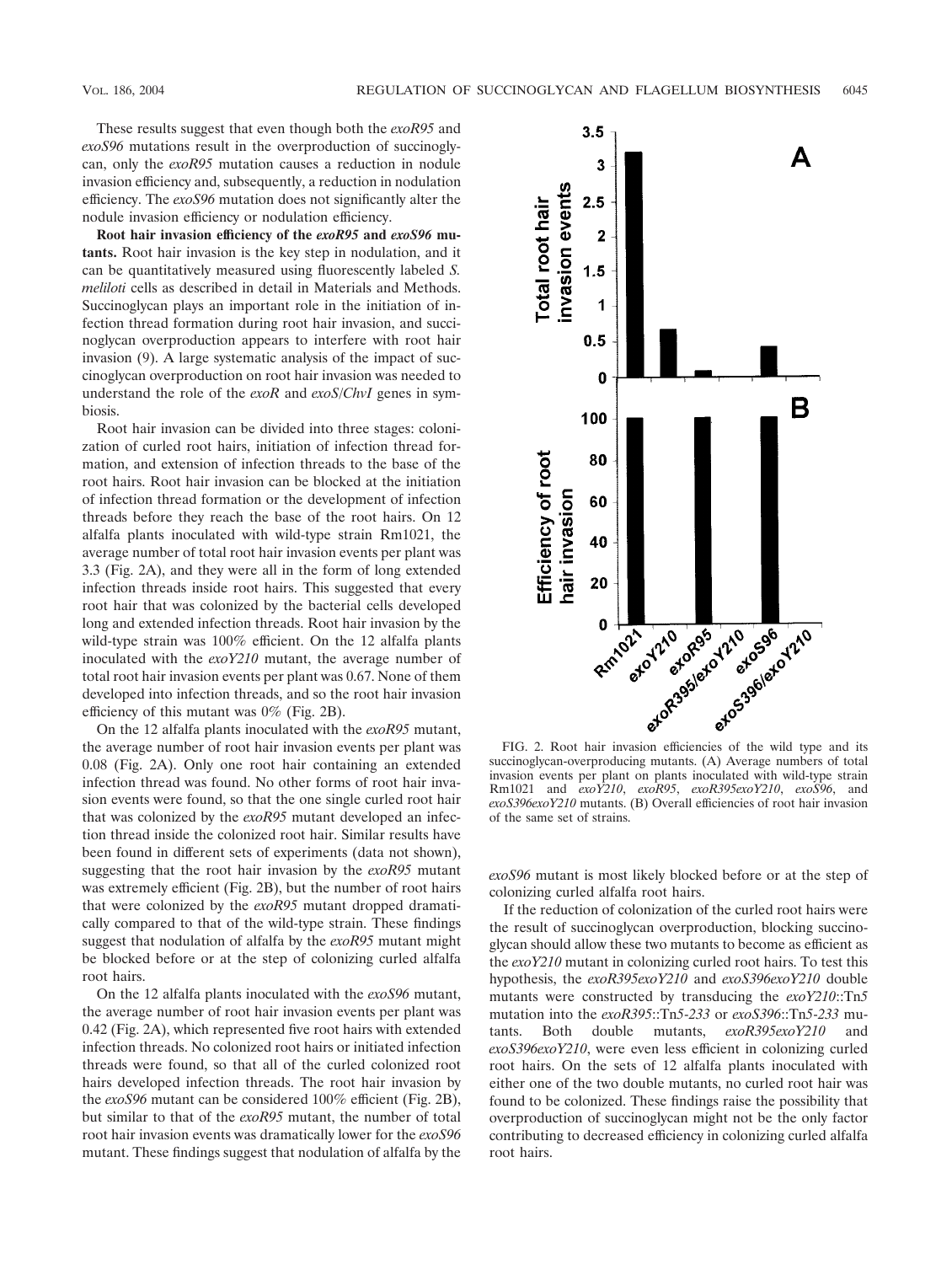

FIG. 3. The *exoR395* and *exoS396* mutants were nonmotile on swarming plates. Colonies formed by wild-type strain Rm1021 and *exoY210*, *exoR395*, *exoS396*, *exoR395exoY210*, and *exoS396exoY210* mutants are shown.

**Effects of the** *exoR95* **and** *exoS96* **mutations on cell motility.** The loss of cell motility has been shown to reduce the nodulation efficiency of *S. meliloti* (3), which could account for the lower nodulation efficiency of the *exoR95* and *exoS96* mutants. These findings and previous reports of the reduced cellular motility by the *exoR95* and *exoS96* mutations (35) made it essential to test the motility of these two mutants.

To examine the link between cellular motility and succinoglycan production, both wild-type strain Rm1021 and its succinoglycan-deficient mutant, *exoY210*, were tested on swarming plates as controls. Both Rm1021and the *exoY210* mutant formed large diffuse colonies (Fig. 3), suggesting that blocking succinoglycan production does not affect cellular motility. When the *exoR95* and *exoS96* mutants were similarly examined on swarming plates, they formed smaller and smooth colonies, suggesting that both the *exoR95* and *exoS96* mutations decreased cellular motility. If overproduction of succinoglycan was the reason for the decrease in motility, blocking succinoglycan production by these two mutants should restore their cellular motility. Two double mutants, *exoR395exoY210* and *exoS396exoY210*, were similarly tested on swarming plates, and they both formed small tightly packed colonies that were similar to those formed by single *exoR95* and *exoS96* mutants. These findings suggested that the suppression of cellular motility by the *exoR95* and *exoS96* mutation was not just the result of overproduction of succinoglycan.

To directly confirm that decreased cellular motility was related to the *exoR95* and *exoS96* mutations, bacterial cells of wild-type strain Rm1021 and the *exoR95*, *exoS96*, *exoY210*, *exoR395exoY210*, and *exoS396exoY210* mutants were observed directly under a phase-contrast microscope. Bacterial cells of Rm1021 and the *exoY210* mutant were motile, while the *exoR95*, *exoS96*, *exoR395exoY210*, and *exoS396exoY210* mutant cells were nonmotile. These results were consistent with the findings of the swarming plate experiments and again suggested the overproduction of succinoglycan was not responsible for the decreased motility of the *exoR95* and *exoS96* mutants.

**The** *exoR95* **and** *exoS96* **mutations result in the loss of flagella.** The production of flagella and the speed of flagellum rotation are highly regulated in *S. meliloti* (30). The loss of cell motility could be the result of the loss of flagella or interference in flagellum rotation. To determine whether the *exoR95* and *exoS96* mutations resulted in the loss of flagella, cells of the wild-type strain and the *exoR95*, *exoS96*, *exoY210*, *exoR395exoY210*, and *exoS396exoY210* mutants were stained for flagella and examined under a phase-contrast microscope. The cells of wild-type Rm1021 and the *exoY210* mutant possessed flagella (Fig. 4). The flagella of Rm1021 cells were examined in detail by using transmission electron microscopy, and the findings were in agreement with previous reports (data not shown). The cells of the *exoR95*, *exoS96*, *exoR395exoY210*, and *exoS396exoY210* mutants did not have flagella. The fact that the *exoY210* mutant produced flagella and that neither the *exoR395exoY210* nor *exoS396exoY210* double mutants produced flagella suggested that succinoglycan overproduction was not responsible for blocking flagellum biosynthesis. These findings also raised the possibility that ExoR and ExoS may play some roles in regulating flagellum biosynthesis in addition to regulating succinoglycan biosynthesis.

**The** *exoR* **and** *exoS96* **mutations suppress the expression of the flagellin genes.** To confirm that the expression of *S. meliloti* flagellin biosynthesis genes is regulated by the ExoR protein or the ExoS/ChvI two-component regulatory system, the expression of all *S. meliloti* genes in the *exoR95* and *exoS96* mutant backgrounds was analyzed. Total RNA was isolated from freeliving *exoR95* and *exoS96* mutants as well as from the wild-type strain, Rm1021. The total RNA was reverse transcribed into fluorescently labeled cDNA and hybridized to Sm6kOligo microarrays containing probes for all predicted protein-coding genes of *S. meliloti* Rm1021. The *exoR95* mutation resulted in downregulation of the expression of 160 genes and putative open reading frames and in upregulation of 136 genes and putative open reading frames in the range of two- to eightfold. The *exoS96* mutation caused downregulation of 129 genes and putative open reading frames and upregulation of 131 genes and putative open reading frames in the range of two- to eightfold. Both *exoR95* and *exoS96* mutations downregulated the expression of all five *S. meliloti* flagellum biosynthesis and regulatory genes 2.7- to 5.5-fold (Table 2). The expression of the *fla* genes was downregulated further in the *exoR95* mutant background.

The effects of the *exoR395* and *exoS396* mutations, which were the same as the effects of the *exoR95* and *exoS96* mutations, on the expression of the flagellin gene were further analyzed using RT-PCR (Fig. 5). Expression of the *rpsF* gene, which encodes the S6 protein for the 30S ribosome subunit, was used as an internal control. Expression of the *rpsF* gene was detected in the wild type and the *exoR395* and *exoS396* mutants. Expression of the *flaA* gene, which encodes a flagellin subunit, was detected in the wild type but not in either of the mutants. Expression of the *visN* and *visR* genes, which serve as the primary regulators of flagellum biosynthesis, was detected in the wild type and the *exoR395* and *exoS396* mutants.

Together, these findings suggest that both ExoR and ExoS govern flagellum synthesis by regulating the expression of the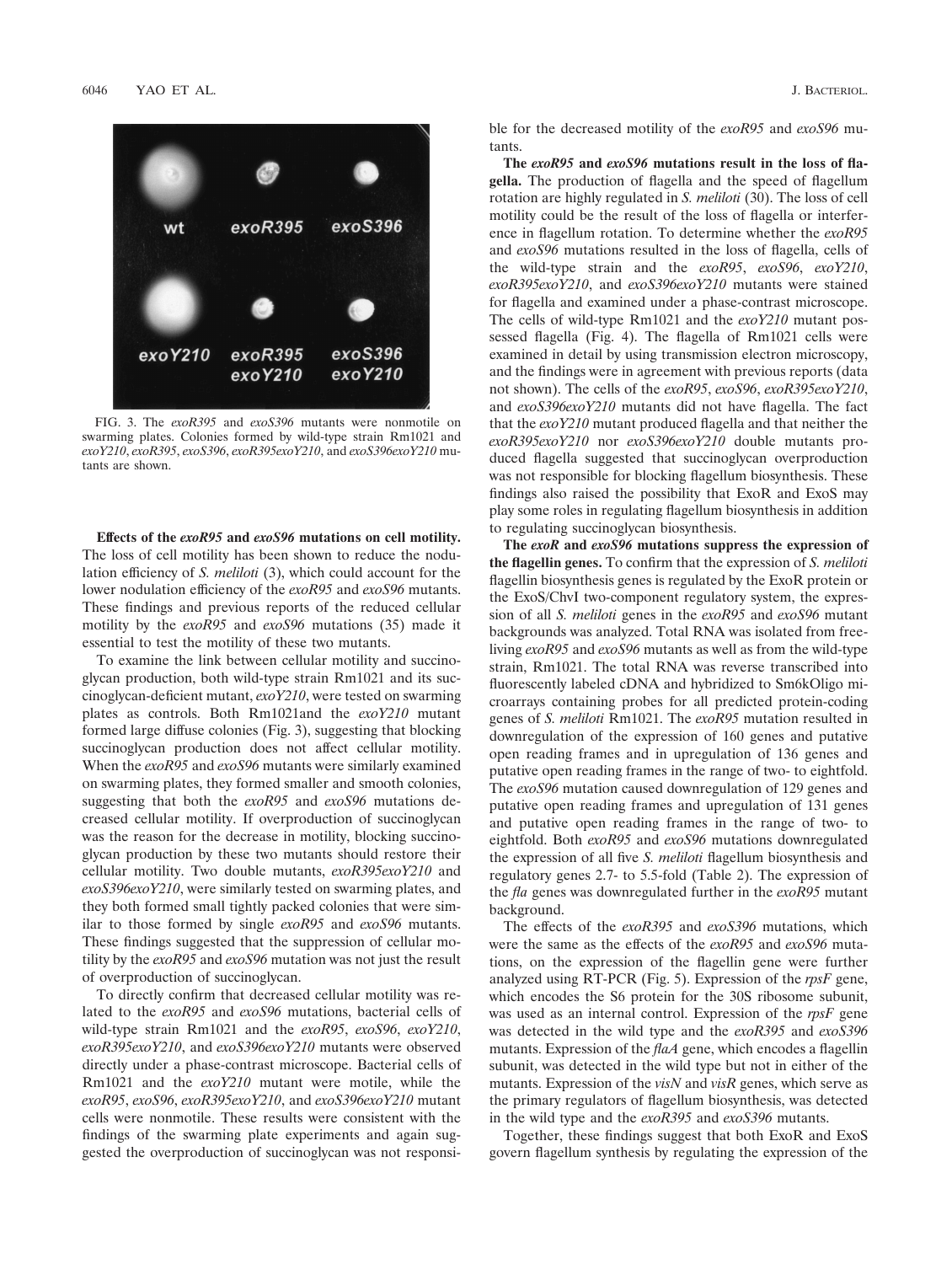

FIG. 4. The *exoR95* and *exoS96* mutations blocked flagellum biosynthesis. The wild-type strain and the succinoglycan-deficient mutant *exoY210* produced peritrichous flagella. The *exoR95*, *exoS96*, *exoR395exoY210*, and *exoS396exoY210* mutants had no flagella.

*fla* genes, but they are not involved in regulating the expression the *visN* and *visR* genes, which play key roles in regulating *S. meliloti* flagellum biosynthesis.

# **DISCUSSION**

The presence of succinoglycan is essential to successful root hair invasion and nodulation of alfalfa by *S. meliloti* (9, 17), and so it was puzzling that succinoglycan overproduction appeared to change nodulation efficiency of the *exoR95* mutant but not of the *exoS96* mutant (12). This suggests that there might be other factors related to the overproduction of succinoglycan. Since both the ExoR and ExoS proteins are involved in signal

transduction, both of them could be involved in other symbiotic processes in addition to regulating succinoglycan production.

The systematic analysis of nodulation efficiency of the mutants showed that the *exoR95* mutant was less efficient in nodule invasion than its wild-type parent, while the *exoS96* mutant was as efficient as its wild-type parent. To determine at which point the *exoR95* mutant becomes less efficient in nodule invasion, the efficiencies of colonizing curled root hair and root hair invasion were compared for the *exoR95* and *exoS96* mutants and other strains.

The efficiencies of root hair invasions of the two mutants were not affected, but the efficiencies of colonizing curled root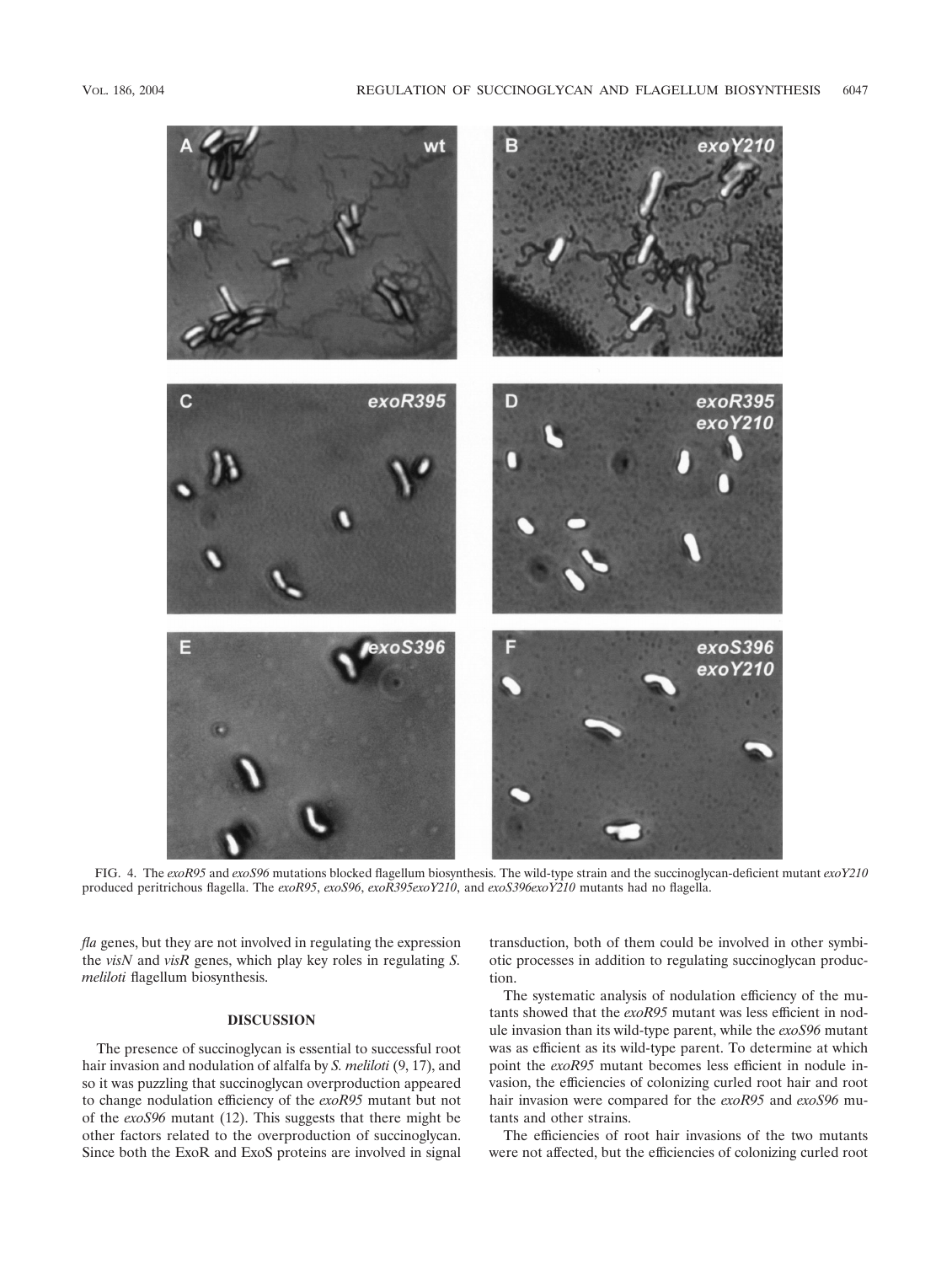| TABLE 2. Changes in expression levels of S. <i>meliloti</i> flagellum |
|-----------------------------------------------------------------------|
| genes resulting from the $exoR95$ and $exoS96$ mutations, as          |
| determined in microarray hybridizations                               |

| S. <i>meliloti</i> flagellum                                                                            | Function                                                                                      |                                                    | Change of gene<br>expression in specific<br>genetic background <sup>a</sup> |  |
|---------------------------------------------------------------------------------------------------------|-----------------------------------------------------------------------------------------------|----------------------------------------------------|-----------------------------------------------------------------------------|--|
| gene                                                                                                    |                                                                                               | exoR95<br>mutant                                   | exoS96<br>mutant                                                            |  |
| flaA $(smc03037)^b$<br>$flaB$ (smc03038)<br>$flaC$ (smc03040)<br>$flaD$ (smc03039)<br>$flaF$ (smc03050) | Flagellin subunit<br>Flagellin subunit<br>Flagellin subunit<br>Flagellin subunit<br>Regulator | $-4.3^{c}$<br>$-5.5$<br>$-3.0$<br>$-4.6$<br>$-3.3$ | $-3.3$<br>$-4.1$<br>$-2.7$<br>$-3.9$<br>$-3.8$                              |  |

*<sup>a</sup>* The levels of the changes in gene expression were determined by comparing a particular gene in the mutant background versus expression in the wild-type

 $b$  The open reading frame smc03037 stands for the number 03037 open reading frame on the chromosome of *S. meliloti*.

 $\epsilon$ <sup>c</sup> The value  $-4.3$ , for example, indicates that the expression level of the *flaA* gene was decreased 4.3-fold in the *exoR95* mutant compared to that in the wild-type strain.

hairs by these mutants were reduced dramatically. This lowered efficiency of colonizing curled root hairs could be compensated by a longer time of interaction between the mutants and alfalfa, which could explain why the drop in the efficiency of colonizing root hairs showed little impact on nodulation efficiency by the *exoS96* mutant. These findings and the report of the *exoR95* and *exoS96* mutants showing reduced motility on swarming plates (35), as well as another report of the isolation of an exopolysaccharide-overproducing mutant with decreased motility (26), brought the cellular motility of these two mutants into focus.

Our analysis showed that neither the *exoR95* nor *exoS96* mutants were able to swarm or swim. When stained directly for flagella, neither *exoR95* nor *exoS96* mutants showed flagella, while the wild-type cells were flagellated. This reduction in flagellum production could be the result of energy stress on the



FIG. 5. The *exoR95* and *exoS96* mutations suppressed expression of the *flaA* gene. The primers for both the *rpsF* and *visR* genes were mixed with total RNA from the wild type or the *exoR95* and *exoS96* mutants for RT-PCR. (A) The products of the RT-PCRs were resolved on an agarose gel and used to examine the expression of *visR* and *rpsF.* (B and C) Expression of the *visN* and *rpsF* genes (B) and of the *flaA* and *rpsF* genes (C) was similarly examined.

cells or direct involvement of the ExoR and ExoS proteins in regulating flagellum biosynthesis. Further analyses showed that blocking succinoglycan production in the *exoR395* and *exoS396* mutant backgrounds did not restore flagellum production. These findings are consistent with the possibility that the ExoR protein and ExoS/ChvI two-component regulatory system are involved in the regulation of flagellum biosynthesis directly or indirectly.

To examine the possible involvement of the ExoR protein and the ExoS/ChvI two-component regulatory system in regulating expression of the flagellum biosynthesis genes, expression of the entire genome of the *exoR95* and *exoS96* mutants was examined using DNA microarray analysis technology. While the expression of numerous genes was changed by either the *exoR95* mutation or the *exoS96* mutation (the complete set of data will be published in the future), the expression of all five flagellum biosynthesis genes was consistently repressed by both mutations. These findings suggest that both the ExoR protein and the ExoS/ChvI two-component signal transduction system play key roles in regulating both succinoglycan production and flagellum biosynthesis, directly or indirectly.

*S. meliloti fla* genes are at the bottom of the chemotaxis regulatory hierarchy, and their expression is regulated by the VisR and VisN proteins at the first level and by the FliM protein and the protein encoded by open reading frame 38 at the second level (30). The regulatory mechanism(s) of the VisR and VisN proteins is not clear. It has been suggested that they might form heterodimers (30). Our findings that both *exoR95* and *exoS96* mutations downregulated the *fla* genes but not the *visR* and *visN* genes provided the first new set of links between succinoglycan and flagellum production through the ExoR protein and the ExoS/ChvI two-component regulatory system. The ExoR protein and the ExoS/ChvI system could regulate both succinoglycan and flagellum production via signal transduction pathways. Suppressor mutations have been isolated that alter the swarming and succinoglycan production phenotypes of the *exoR95* mutant (data not shown), making it more likely that there are genes downstream from the ExoR protein and ExoS/ChvI system that are involved in regulating both succinoglycan and flagellum production. Alternatively, the expression of the genes regulated by the ExoR protein and ExoS/ChvI system could lead to physiological or structure changes that are sensed by the VisR and VisN proteins in regulating flagellum production. Efforts are currently under way to identify the genes that encode proteins that are downstream of ExoR or ExoS/ChvI and are involved in regulating succinoglycan and flagellum production. Other studies are being carried out to further study the clear differences in nodulation invasion efficiency between the *exoR95* and *exoS96* mutants.

All together, these findings suggested that flagellum biosynthesis and succinoglycan production might be coordinated at the level of gene expression. The multiple peritrichous flagella could increase the ability of *S. meliloti* cells to move towards alfalfa roots to bring themselves closer to the root hair surface (6), although flagella themselves might not be involved in attaching to the surfaces of root hairs (28). The flagellum production might be downregulated after the attachment. Once attached to and colonizing alfalfa roots, the expression of succinoglycan biosynthesis was induced (H.-P. Cheng, unpub-